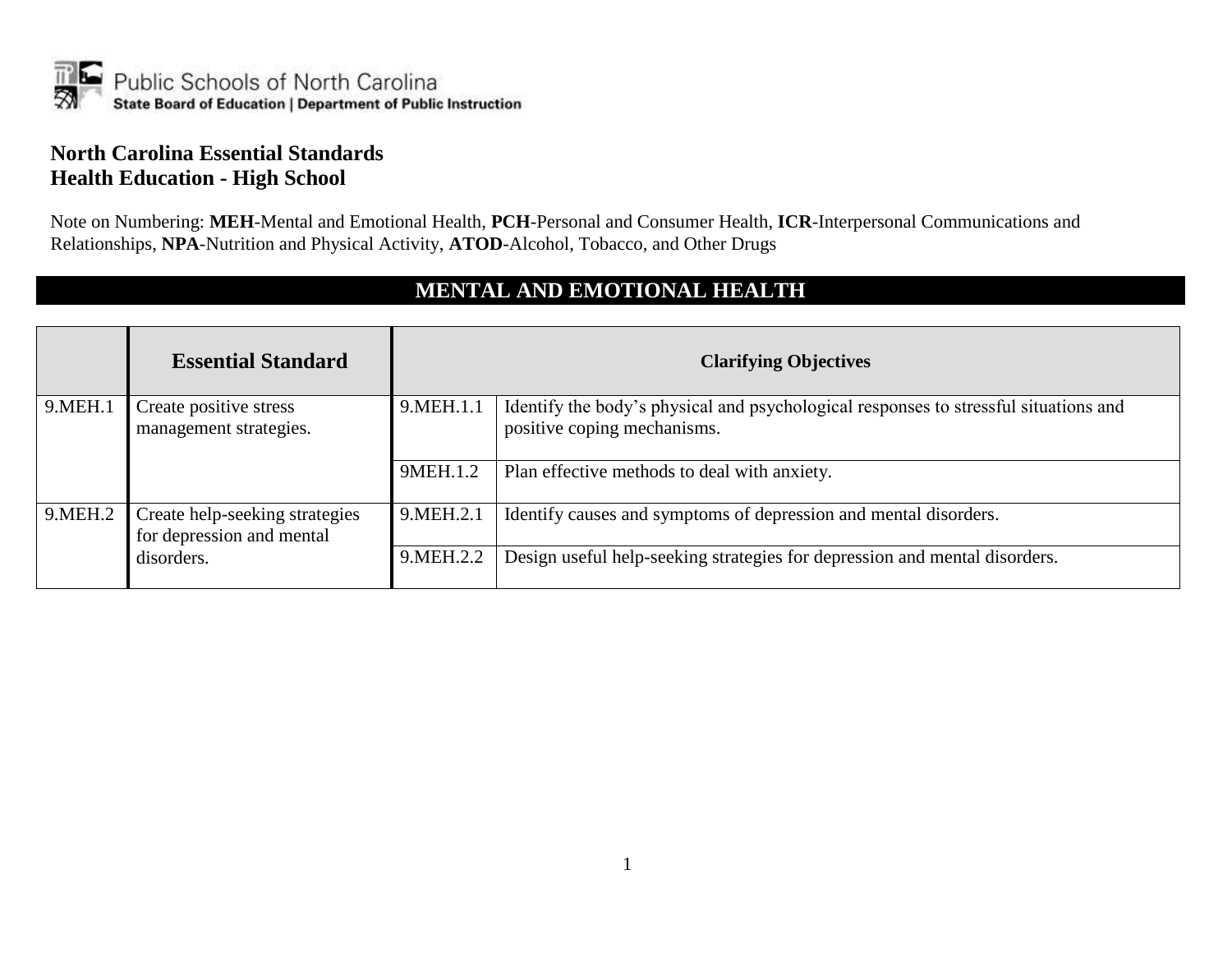## **PERSONAL AND CONSUMER HEALTH**

|         | <b>Essential Standard</b>                                                        |             | <b>Clarifying Objectives</b>                                                                                                             |
|---------|----------------------------------------------------------------------------------|-------------|------------------------------------------------------------------------------------------------------------------------------------------|
| 9.PCH.1 | Analyze wellness, disease<br>prevention, and recognition of                      | 9.PCH.1.1   | Recognize that individuals have some control over risks for communicable and chronic<br>diseases.                                        |
|         | symptoms.                                                                        | 9. PCH. 1.2 | Summarize the procedures for organ donation, local and state resources, and benefits.                                                    |
|         |                                                                                  | 9. PCH. 1.3 | Explain the procedures for health screenings, checkups, and other early detection measures<br>in terms of their health-related benefits. |
|         |                                                                                  | 9.PCH.1.4   | Design strategies for reducing risks for chronic diseases.                                                                               |
|         |                                                                                  | 9. PCH. 1.5 | Select measures to get adequate rest and sleep.                                                                                          |
|         |                                                                                  | 9.PCH.1.6   | Recognize the early warning signs of skin cancer and the importance of early detection.                                                  |
|         |                                                                                  | 9.PCH.1.7   | Differentiate between the lifelong effects of positive and negative health behaviors.                                                    |
| 9.PCH.2 | Evaluate health information and<br>products.                                     | 9.PCH.2.1   | Critique the potential health and social consequences of body art (tattooing and piercing).                                              |
|         |                                                                                  | 9.PCH.2.2   | Monitor the effects of media and popular culture on normative beliefs that contradict<br>scientific research on health.                  |
| 9.PCH.3 | Understand necessary steps to<br>prevent and respond to<br>unintentional injury. | 9.PCH.3.1   | Summarize the risks associated with operating ATVs and motorcycles.                                                                      |
|         |                                                                                  | 9. PCH. 3.2 | Analyze reports of injuries to determine how they might have been prevented and what<br>first aid measures should be taken.              |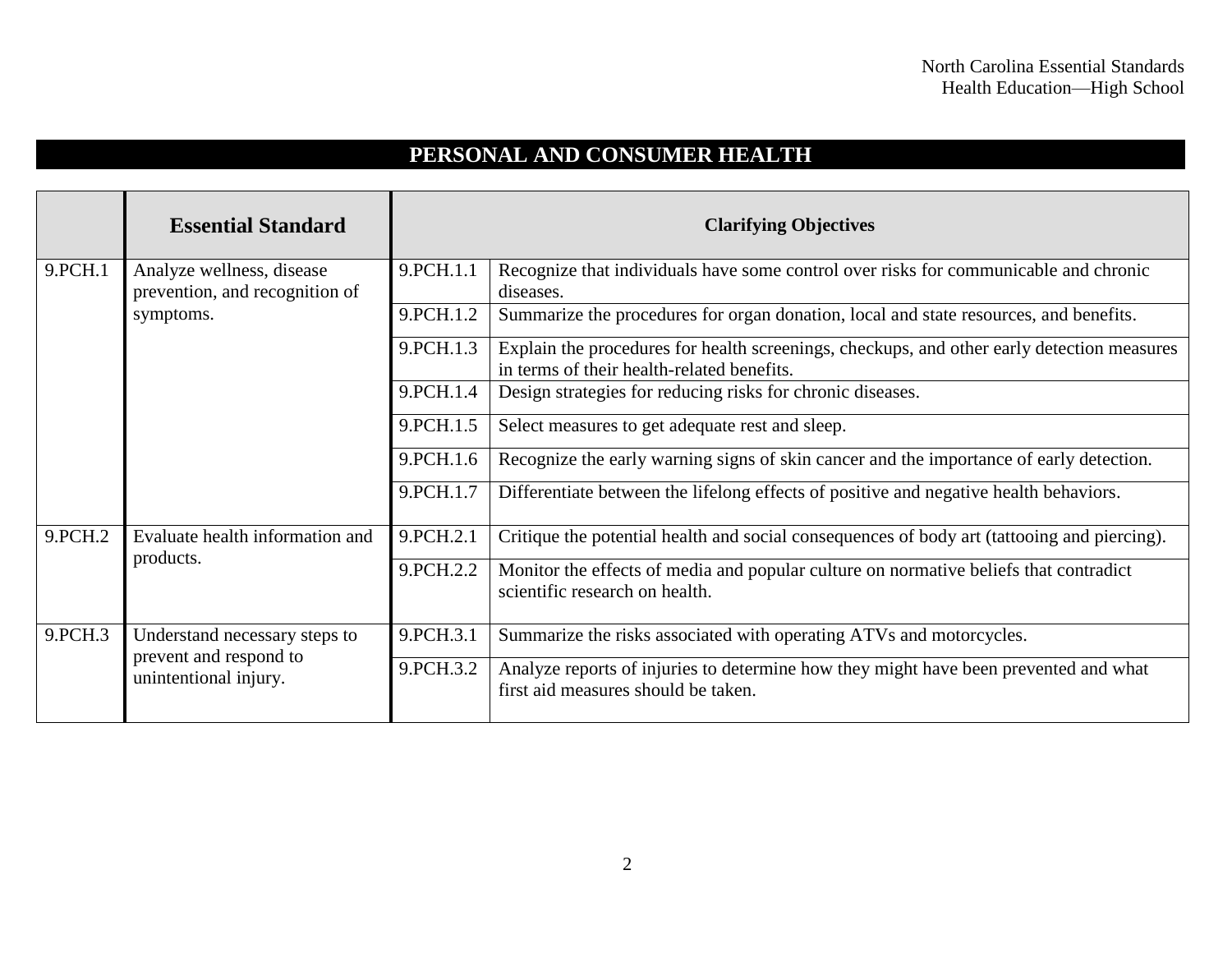## **INTERPERSONAL COMMUNICATION AND RELATIONSHIPS**

|         | <b>Essential Standard</b>                                                                |           | <b>Clarifying Objectives</b>                                                                                                                                               |
|---------|------------------------------------------------------------------------------------------|-----------|----------------------------------------------------------------------------------------------------------------------------------------------------------------------------|
| 9.ICR.1 | Understand healthy and effective<br>interpersonal communication<br>and relationships.    | 9.ICR.1.1 | Illustrate the ability to respond to others with empathy.                                                                                                                  |
|         |                                                                                          | 9.ICR.1.2 | Classify negotiation and collaboration skills as helpful or harmful in solving problems or<br>resolving conflicts.                                                         |
|         |                                                                                          | 9.ICR.1.3 | Illustrate strategies for resolving interpersonal conflict without harming self or others.                                                                                 |
|         |                                                                                          | 9.ICR.1.4 | Summarize principles of healthy dating.                                                                                                                                    |
|         |                                                                                          | 9.ICR.1.5 | Explain how power and control in relationships can contribute to aggression, violence and<br>sex trafficking.                                                              |
| 9.ICR.2 | Evaluate abstinence from sexual<br>intercourse as a positive choice<br>for young people. | 9.ICR.2.1 | Critique skills and strategies that are used to promote abstinence from sexual activity in<br>terms of their effectiveness.                                                |
|         |                                                                                          | 9.ICR.2.2 | Explain the consequences of early and unprotected sexual behaviors.                                                                                                        |
| 9.ICR.3 | Create strategies that develop<br>and maintain reproductive and<br>sexual health.        | 9.ICR.3.1 | Contrast the myths, misconceptions, and stereotypes pertaining to sexual assault and<br>sexual abuse with what is known based on law and research.                         |
|         |                                                                                          | 9.ICR.3.2 | Design safe plans for the prevention of sexual assault and abuse that include appropriate<br>resources and needed skills.                                                  |
|         |                                                                                          | 9.ICR.3.3 | Illustrate skills related to safe and effective use of methods to prevent STDs as well as<br>access resources for testing and treatment.                                   |
|         |                                                                                          | 9.ICR.3.4 | Exemplify decision-making skills and problem solving regarding safe and effective use of<br>methods to prevent unintended pregnancy.                                       |
|         |                                                                                          | 9.ICR.3.5 | Summarize preventable risks for subsequent pregnancies including induced abortion,<br>smoking, alcohol consumption, the use of illicit drugs and inadequate prenatal care. |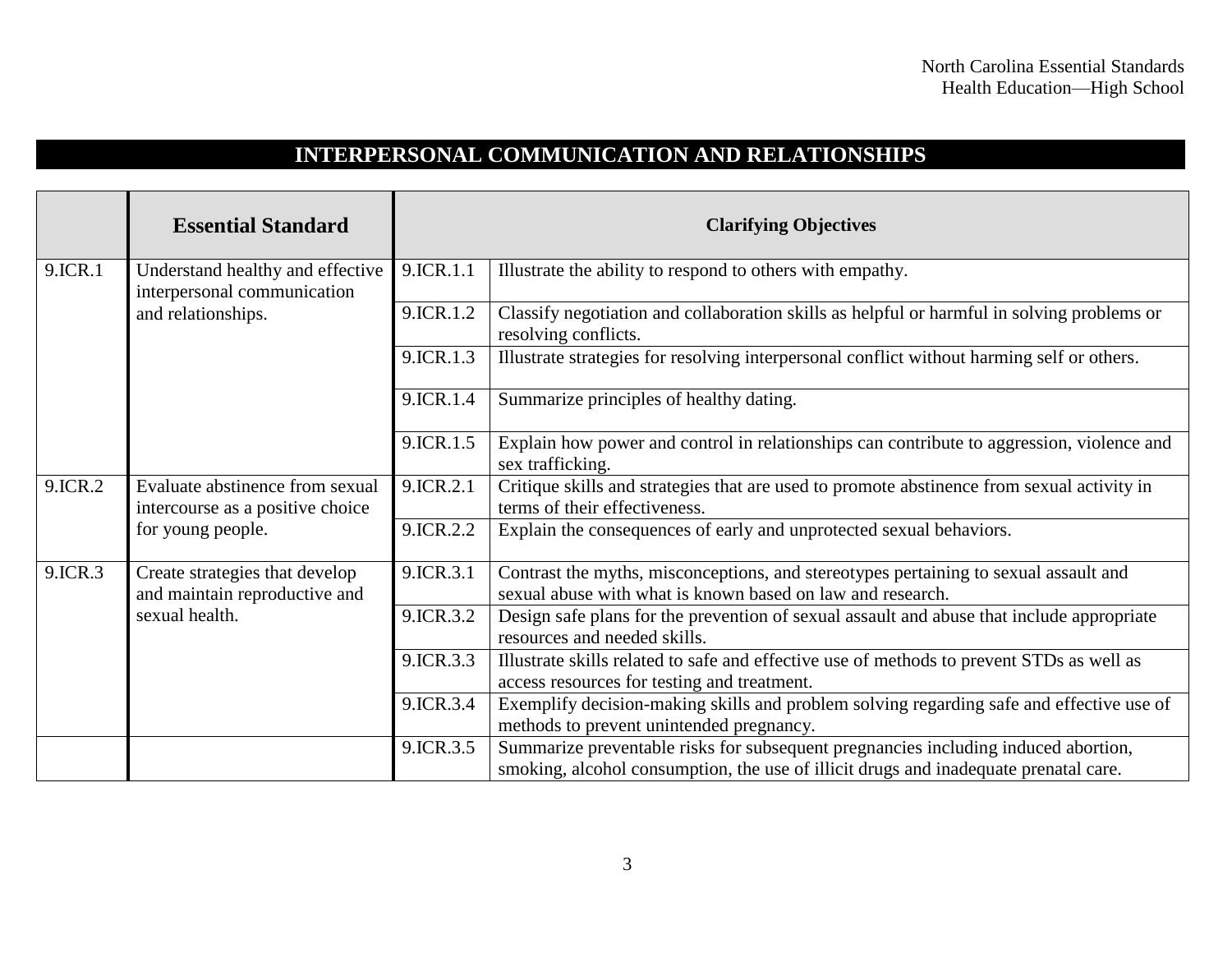## **NUTRITION AND PHYSICAL ACTIVITY**

|         | <b>Essential Standard</b>                                                                         |             | <b>Clarifying Objectives</b>                                                                                                   |
|---------|---------------------------------------------------------------------------------------------------|-------------|--------------------------------------------------------------------------------------------------------------------------------|
| 9.NPA.1 | Analyze strategies using tools<br>(MyPlate, Dietary Guidelines,                                   | 9.NPA.1.1   | Attribute the prevention of chronic diseases to healthy nutrition and physical activity.                                       |
|         | Food Facts Label) to plan<br>healthy nutrition and fitness.                                       | 9.NPA.1.2   | Organize meal plans to meet special dietary needs for athletes, pregnant women,<br>diabetics and those experiencing allergies. |
|         |                                                                                                   | 9.NPA.1.3   | Recognize the benefits of folic acid and other vitamins and minerals.                                                          |
| 9.NPA.2 | Create strategies to consume a<br>variety of nutrient dense foods<br>and beverages in moderation. | 9.NPA.2.1   | Plan vegetarian diets that are balanced and nutrient dense.                                                                    |
|         |                                                                                                   | 9.NPA.2.2   | Recall the number of servings recommended from each food group and the need for<br>balanced nutrition.                         |
|         |                                                                                                   | 9.NPA.2.3   | Summarize the effects of hydration and dehydration and preventive measures for<br>dehydration.                                 |
| 9.NPA.3 | Analyze the relationship of<br>nutrition, fitness, and healthy                                    | 9.NPA.3.1   | Differentiate between healthy and unhealthy plans for weight gain, maintenance and loss.                                       |
|         | weight management to the<br>prevention of diseases such as                                        | 9. NPA. 3.2 | Classify the effects of eating disorders as short-term or long-term.                                                           |
|         | diabetes, obesity, cardiovascular<br>diseases, and eating disorders.                              | 9.NPA.3.3   | Recall resources for seeking help for people with eating disorders.                                                            |
| 9.NPA.4 | Apply lifelong nutrition and<br>health-related fitness concepts to                                | 9.NPA.4.1   | Execute exercise programs with safety and effectiveness.                                                                       |
|         | enhance quality of life.                                                                          | 9.NPA.4.2   | Use appropriate methods for avoiding and responding to climate-related physical<br>conditions during physical activity.        |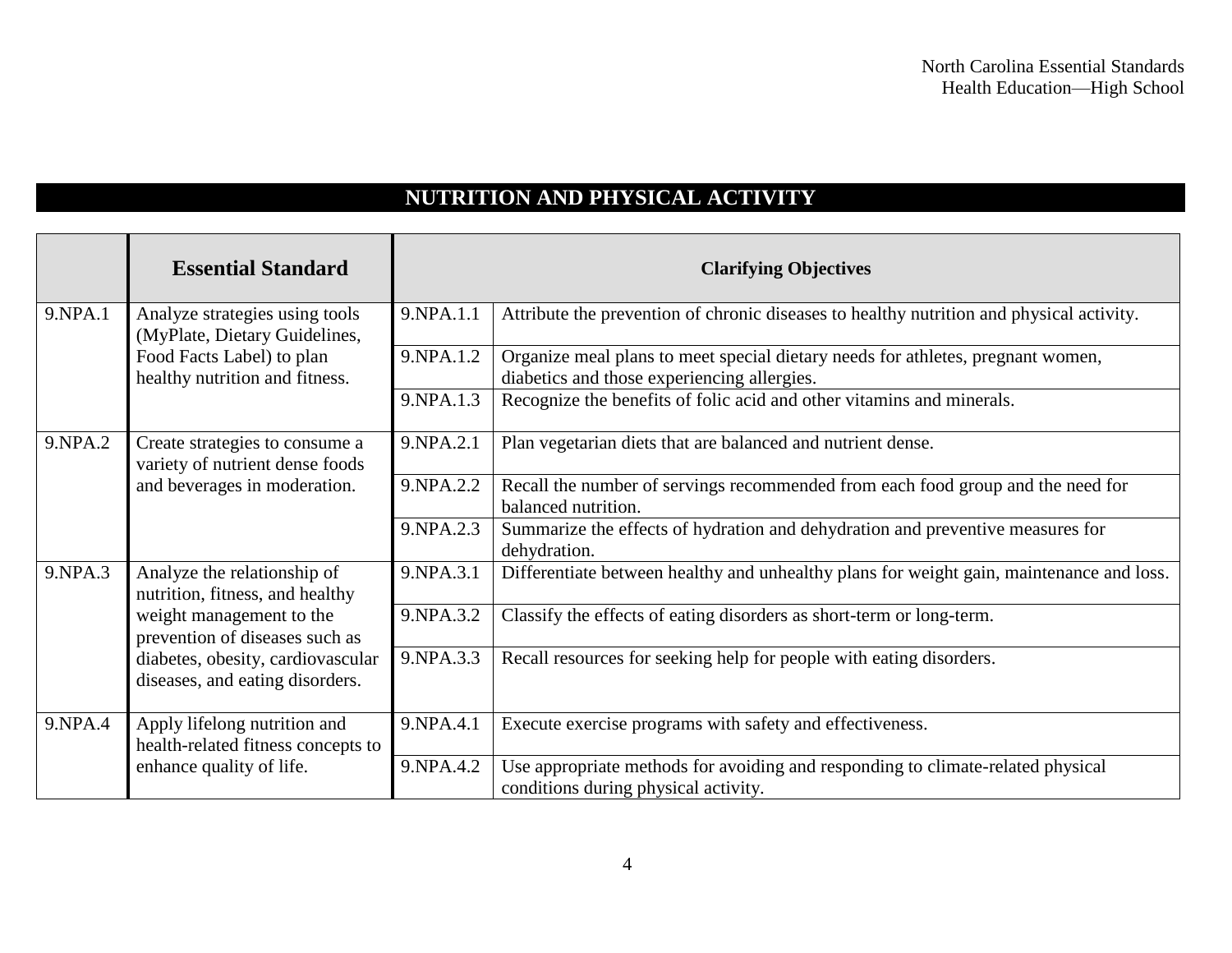| <b>Essential Standard</b> | <b>Clarifying Objectives</b> |                                                                                                   |
|---------------------------|------------------------------|---------------------------------------------------------------------------------------------------|
|                           | 9. NPA.4.3                   | Implement a personal plan to improve current habits to achieve balanced nutrition and<br>fitness. |

# **ALCOHOL, TOBACCO, AND OTHER DRUGS**

|          | <b>Essential Standard</b>                                                                             |            | <b>Clarifying Objectives</b>                                                                                                                      |
|----------|-------------------------------------------------------------------------------------------------------|------------|---------------------------------------------------------------------------------------------------------------------------------------------------|
| 9.ATOD.1 | Understand the health risks                                                                           | 9.ATOD.1.1 | Explain the short-term and long-term effects of performance-enhancing drugs on                                                                    |
|          | associated with alcohol,                                                                              |            | health and eligibility to participate in sports.                                                                                                  |
|          | tobacco, and other drug use.                                                                          | 9.ATOD.1.2 | Analyze the role of family, community, and cultural norms in deciding to use alcohol,                                                             |
|          |                                                                                                       |            | tobacco, and other drugs.                                                                                                                         |
|          |                                                                                                       | 9.ATOD.1.3 | Contrast prescription medicines, nonprescription medicines, and illegal substances in                                                             |
|          |                                                                                                       |            | terms of their use and abuse.                                                                                                                     |
|          |                                                                                                       | 9.ATOD.1.4 | Summarize the risks of IV drug use, including blood borne diseases.                                                                               |
|          |                                                                                                       | 9.ATOD.1.5 | Predict the effects of substance abuse on other people as well as society as a whole.                                                             |
|          |                                                                                                       | 9.ATOD.1.6 | Summarize the consequences of alcohol or tobacco use during pregnancy.                                                                            |
| 9.ATOD.2 | Apply risk reduction behaviors<br>to protect self and others from<br>alcohol, tobacco, and other drug | 9.ATOD.2.1 | Identify ways to avoid riding in a car or engaging in other risky behaviors with<br>someone who is under the influence of alcohol or other drugs. |
|          | use.                                                                                                  | 9.ATOD.2.2 | Use strategies for avoiding binge drinking.                                                                                                       |